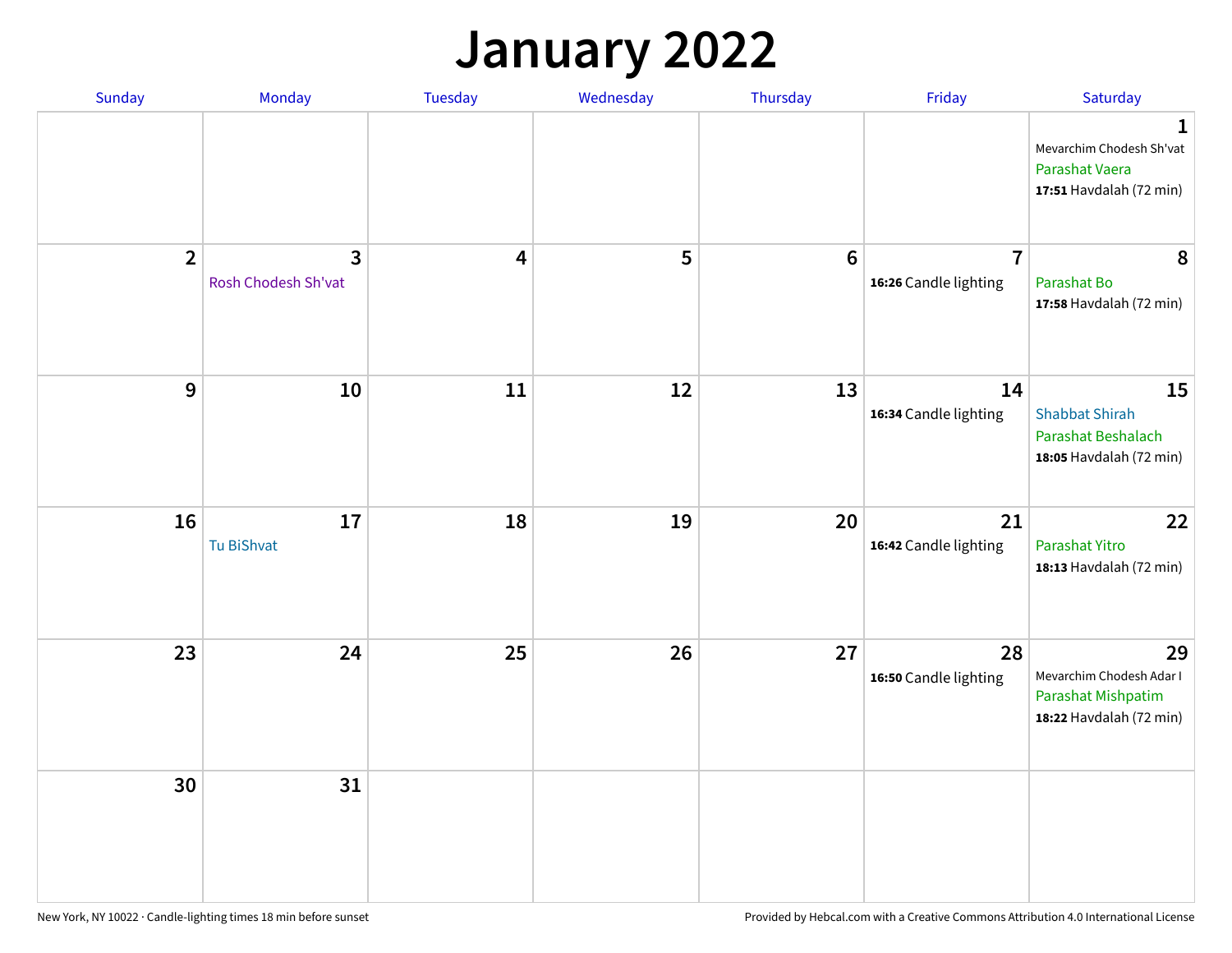# **February 2022**

| Sunday | Monday                  | <b>Tuesday</b>                      | Wednesday                           | Thursday     | Friday                      | Saturday                                                                                                   |
|--------|-------------------------|-------------------------------------|-------------------------------------|--------------|-----------------------------|------------------------------------------------------------------------------------------------------------|
|        |                         | $\mathbf{1}$<br>Rosh Chodesh Adar I | $\mathbf{2}$<br>Rosh Chodesh Adar I | $\mathbf{3}$ | 4<br>16:59 Candle lighting  | 5<br>Parashat Terumah<br>18:30 Havdalah (72 min)                                                           |
| $6\,$  | $\overline{\mathbf{7}}$ | 8                                   | 9                                   | 10           | 11<br>17:07 Candle lighting | 12<br>Parashat Tetzaveh<br>18:39 Havdalah (72 min)                                                         |
| 13     | 14                      | 15<br><b>Purim Katan</b>            | 16                                  | 17           | 18<br>17:16 Candle lighting | 19<br>Parashat Ki Tisa<br>18:48 Havdalah (72 min)                                                          |
| 20     | 21                      | 22                                  | 23                                  | 24           | 25<br>17:24 Candle lighting | 26<br><b>Shabbat Shekalim</b><br>Mevarchim Chodesh Adar II<br>Parashat Vayakhel<br>18:56 Havdalah (72 min) |
| 27     | 28                      |                                     |                                     |              |                             |                                                                                                            |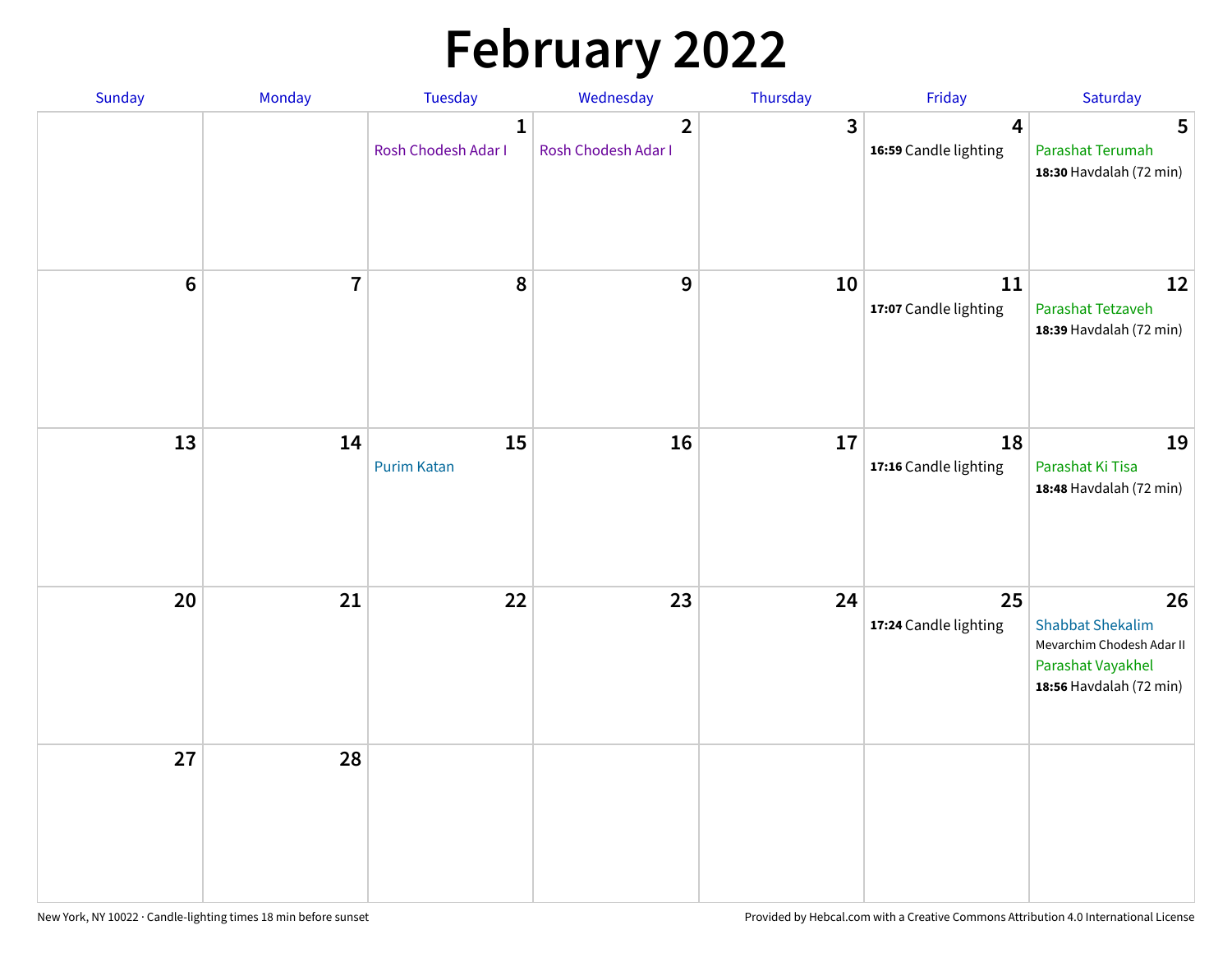## **March 2022**

| Sunday         | Monday         | <b>Tuesday</b> | Wednesday                                                                                | Thursday                  | Friday                                              | Saturday                                                                                            |
|----------------|----------------|----------------|------------------------------------------------------------------------------------------|---------------------------|-----------------------------------------------------|-----------------------------------------------------------------------------------------------------|
|                |                | $\mathbf{1}$   | $\overline{2}$                                                                           | 3<br>Rosh Chodesh Adar II | 4<br>Rosh Chodesh Adar II<br>17:32 Candle lighting  | 5<br>Parashat Pekudei<br>19:04 Havdalah (72 min)                                                    |
| $6\phantom{1}$ | $\overline{7}$ | 8              | 9                                                                                        | 10                        | 11<br>17:40 Candle lighting                         | 12<br><b>Shabbat Zachor</b><br>Parashat Vayikra<br>19:11 Havdalah (72 min)                          |
| 13             | 14             | 15             | 16<br>05:45 Fast begins<br><b>Ta'anit Esther</b><br>19:37 Fast ends<br><b>Erev Purim</b> | 17<br>Purim               | 18<br><b>Shushan Purim</b><br>18:47 Candle lighting | 19<br>Parashat Tzav<br>20:19 Havdalah (72 min)                                                      |
| 20             | 21             | 22             | 23                                                                                       | 24                        | 25<br>18:55 Candle lighting                         | 26<br><b>Shabbat Parah</b><br>Mevarchim Chodesh Nisan<br>Parashat Shmini<br>20:26 Havdalah (72 min) |
| 27             | 28             | 29             | 30                                                                                       | 31                        |                                                     |                                                                                                     |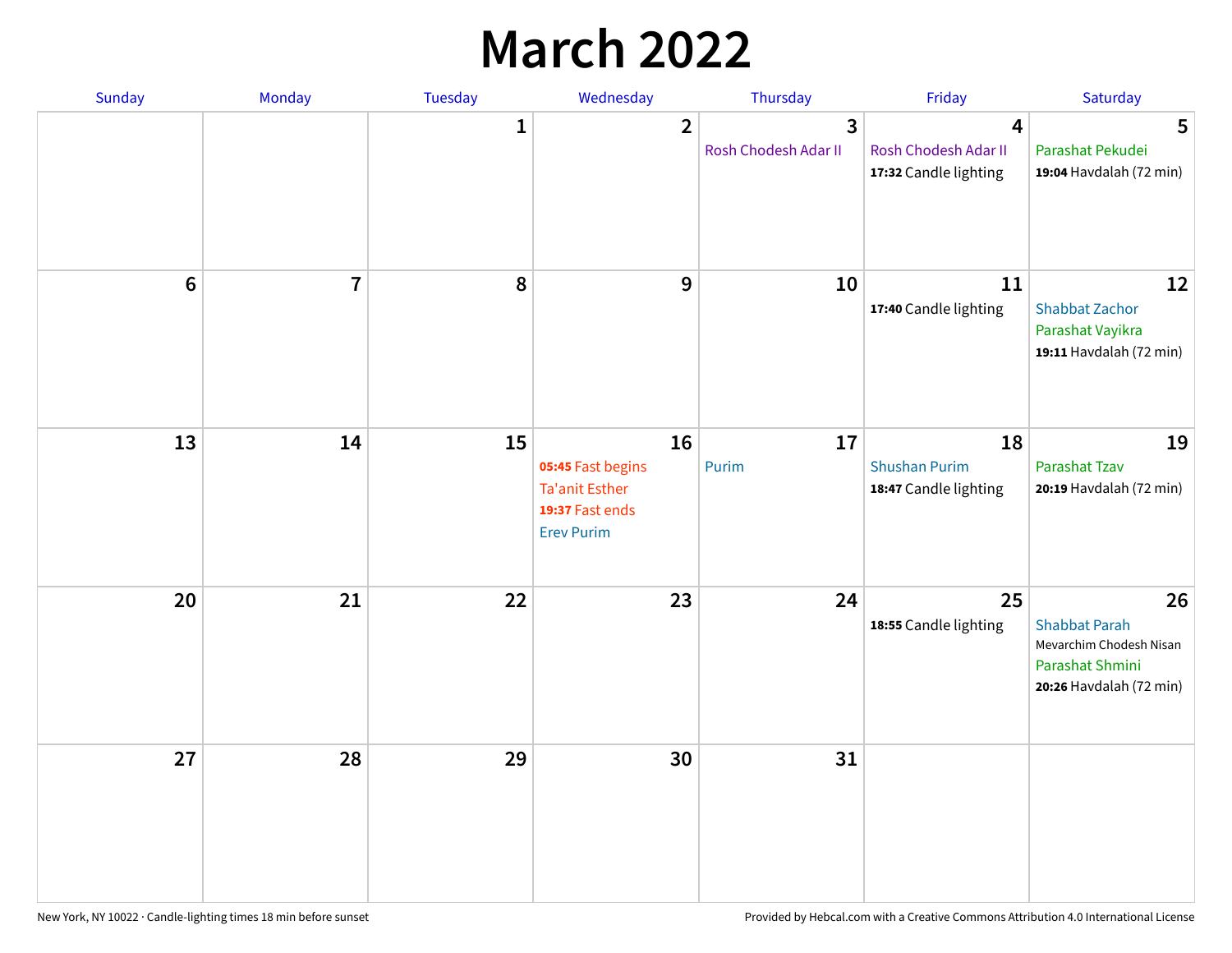## **April 2022**

| <b>Sunday</b>                                     | Monday                  | <b>Tuesday</b>         | Wednesday             | Thursday                                        | Friday                                                                                     | Saturday                                                                                                 |
|---------------------------------------------------|-------------------------|------------------------|-----------------------|-------------------------------------------------|--------------------------------------------------------------------------------------------|----------------------------------------------------------------------------------------------------------|
|                                                   |                         |                        |                       |                                                 | $\mathbf{1}$<br>19:02 Candle lighting                                                      | 2<br><b>Shabbat HaChodesh</b><br><b>Rosh Chodesh Nisan</b><br>Parashat Tazria<br>20:34 Havdalah (72 min) |
| 3                                                 | 4                       | 5                      | $6\phantom{1}$        | $\overline{7}$                                  | 8<br>19:10 Candle lighting                                                                 | 9<br><b>Shabbat HaGadol</b><br>Parashat Metzora<br>20:41 Havdalah (72 min)                               |
| 10                                                | 11<br>Yom HaAliyah      | 12                     | 13                    | 14                                              | 15<br>04:50 Fast begins<br>Ta'anit Bechorot<br><b>Erev Pesach</b><br>19:17 Candle lighting | 16<br>Pesach I<br>20:48 Candle lighting                                                                  |
| 17<br><b>Pesach II</b><br>20:50 Havdalah (72 min) | 18<br>Pesach III (CH"M) | 19<br>Pesach IV (CH"M) | 20<br>Pesach V (CH"M) | 21<br>Pesach VI (CH"M)<br>19:23 Candle lighting | 22<br><b>Pesach VII</b><br>19:24 Candle lighting                                           | 23<br><b>Pesach VIII</b><br>20:56 Havdalah (72 min)                                                      |
| 24                                                | 25                      | 26                     | 27                    | 28<br>Yom HaShoah                               | 29<br>19:32 Candle lighting                                                                | 30<br>Mevarchim Chodesh Iyyar<br>Parashat Achrei Mot<br>21:03 Havdalah (72 min)                          |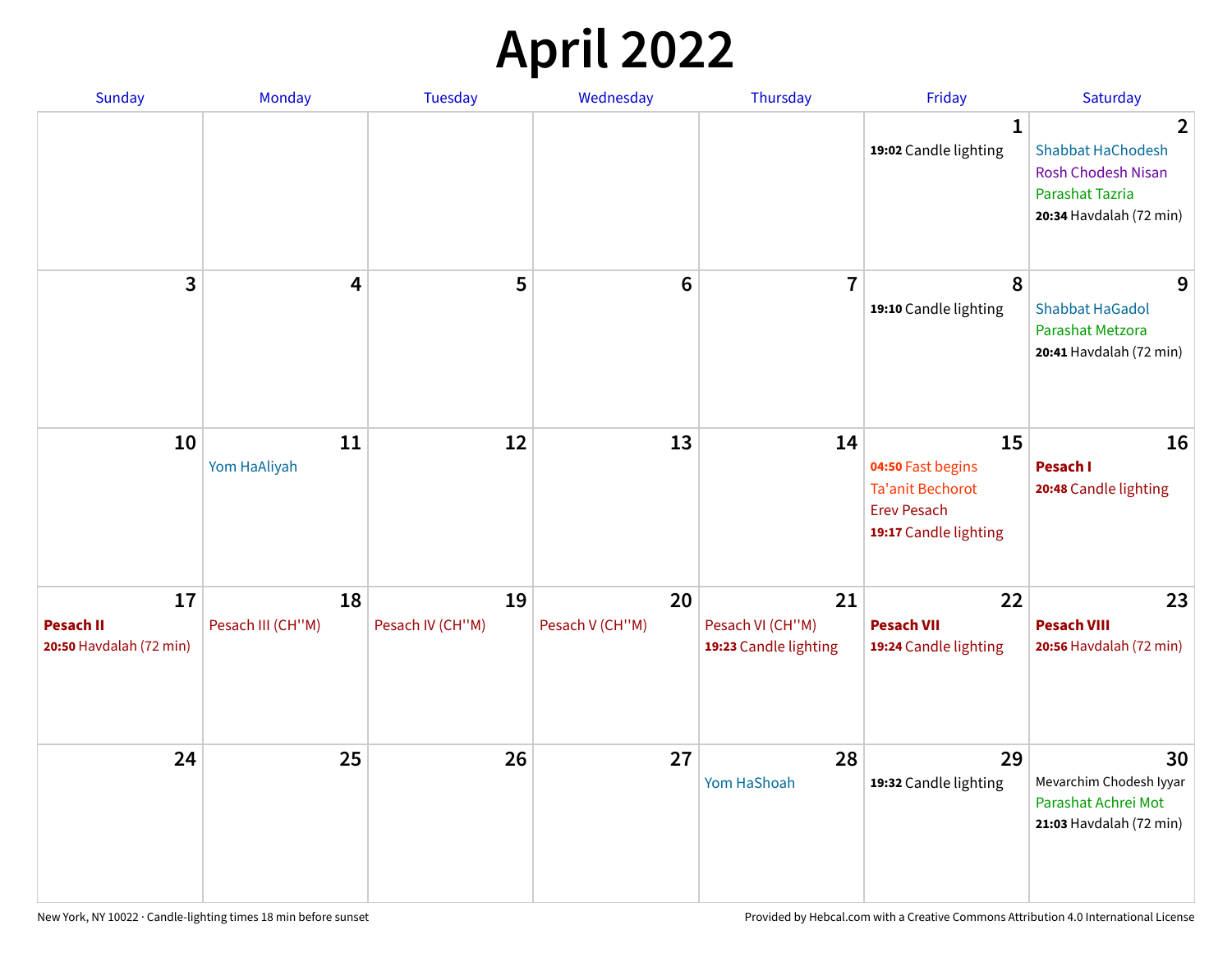## **May 2022**

| Sunday                             | Monday                               | Tuesday                         | Wednesday          | Thursday            | Friday                                   | Saturday                                                                        |
|------------------------------------|--------------------------------------|---------------------------------|--------------------|---------------------|------------------------------------------|---------------------------------------------------------------------------------|
| $\mathbf{1}$<br>Rosh Chodesh Iyyar | $\overline{2}$<br>Rosh Chodesh Iyyar | 3                               | 4<br>Yom HaZikaron | 5<br>Yom HaAtzma'ut | $6\phantom{1}6$<br>19:39 Candle lighting | $\overline{\mathbf{7}}$<br>Parashat Kedoshim<br>21:10 Havdalah (72 min)         |
| 8                                  | 9                                    | 10                              | 11                 | 12                  | 13<br>19:46 Candle lighting              | 14<br><b>Parashat Emor</b><br>21:17 Havdalah (72 min)                           |
| 15<br>Pesach Sheni                 | 16                                   | 17                              | 18                 | 19<br>Lag BaOmer    | 20<br>19:53 Candle lighting              | 21<br>Parashat Behar<br>21:24 Havdalah (72 min)                                 |
| 22                                 | 23                                   | 24                              | 25                 | 26                  | 27<br>19:59 Candle lighting              | 28<br>Mevarchim Chodesh Sivan<br>Parashat Bechukotai<br>21:30 Havdalah (72 min) |
| 29<br>Yom Yerushalayim             | 30                                   | 31<br><b>Rosh Chodesh Sivan</b> |                    |                     |                                          |                                                                                 |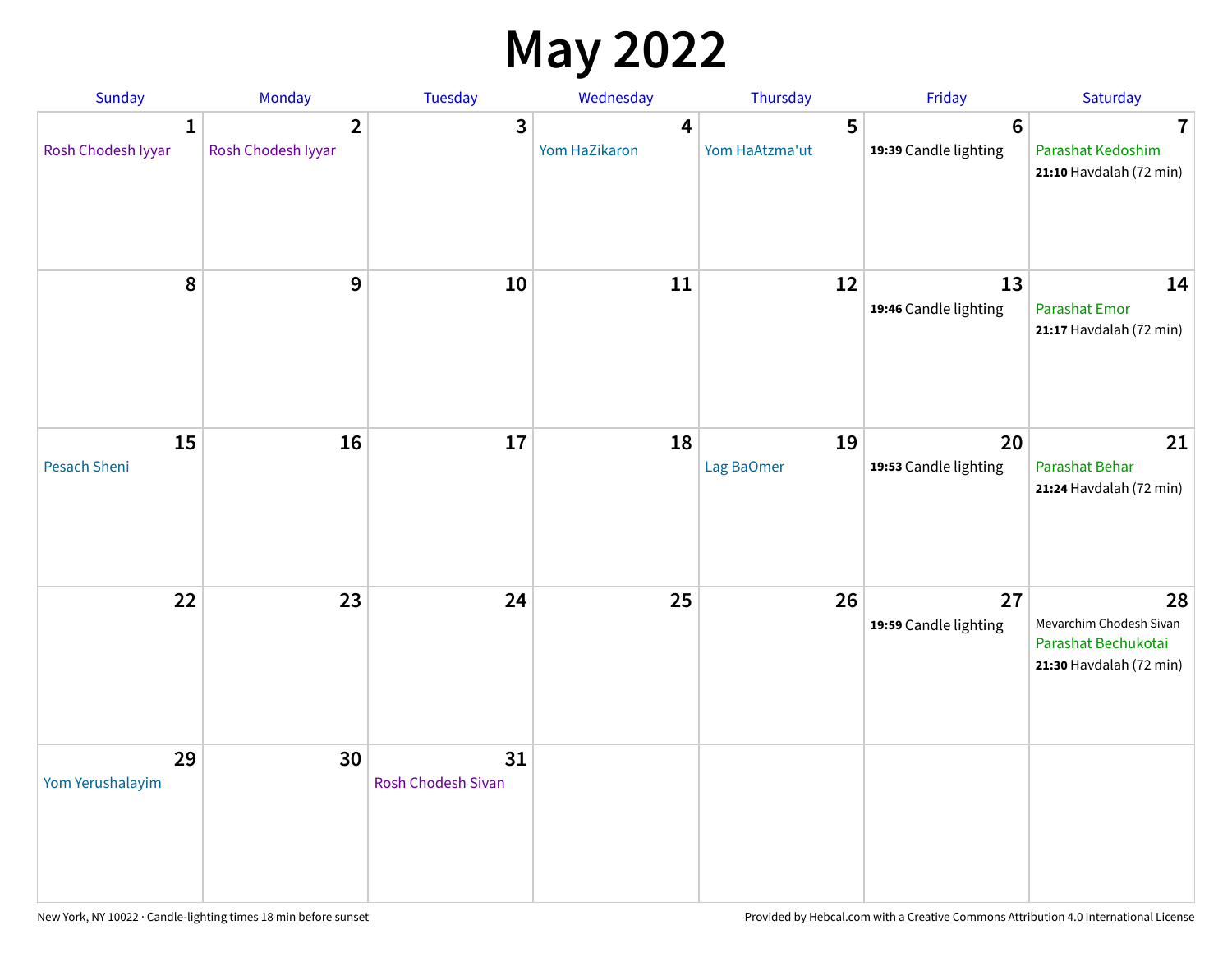#### **June 2022**

| Sunday                                         | Monday                                                         | Tuesday                 | Wednesday                | Thursday                        | Friday                                  | Saturday                                                                     |
|------------------------------------------------|----------------------------------------------------------------|-------------------------|--------------------------|---------------------------------|-----------------------------------------|------------------------------------------------------------------------------|
|                                                |                                                                |                         | 1                        | $\overline{2}$                  | $\overline{3}$<br>20:04 Candle lighting | 4<br><b>Erev Shavuot</b><br>Parashat Bamidbar<br>21:35 Candle lighting       |
| 5<br><b>Shavuot I</b><br>21:36 Candle lighting | $6\phantom{1}$<br><b>Shavuot II</b><br>21:36 Havdalah (72 min) | $\overline{\mathbf{I}}$ | 8                        | 9                               | 10<br>20:08 Candle lighting             | 11<br><b>Parashat Nasso</b><br>21:39 Havdalah (72 min)                       |
| 12                                             | 13                                                             | 14                      | 15                       | 16                              | 17<br>20:11 Candle lighting             | 18<br>Parashat Beha'alotcha<br>21:42 Havdalah (72 min)                       |
| 19                                             | 20                                                             | 21                      | 22                       | 23                              | 24<br>20:13 Candle lighting             | 25<br>Mevarchim Chodesh Tamuz<br>Parashat Sh'lach<br>21:43 Havdalah (72 min) |
| 26                                             | 27                                                             | 28                      | 29<br>Rosh Chodesh Tamuz | 30<br><b>Rosh Chodesh Tamuz</b> |                                         |                                                                              |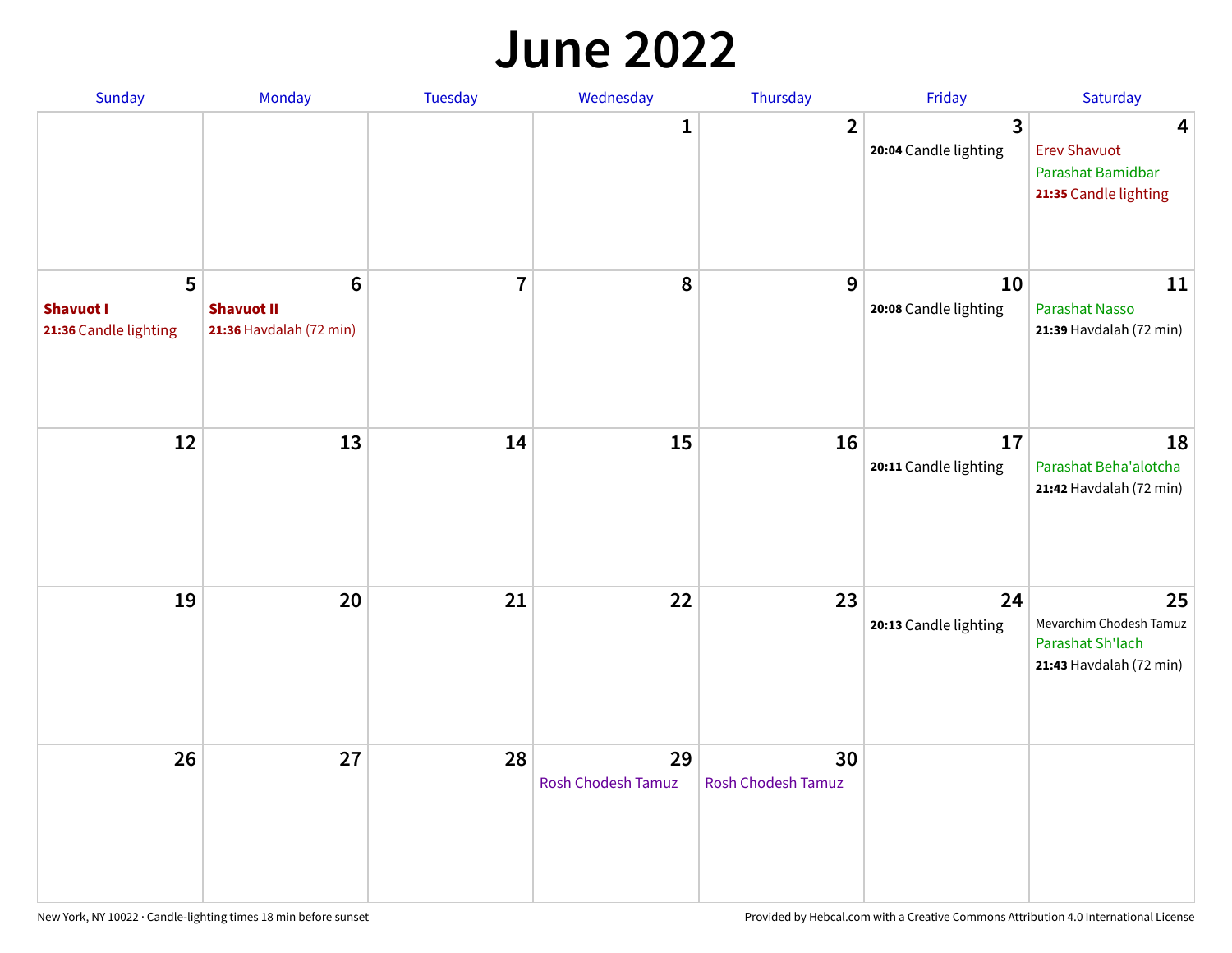## **July 2022**

| Sunday                                                           | Monday | Tuesday | Wednesday       | Thursday       | Friday                                         | Saturday                                                                         |
|------------------------------------------------------------------|--------|---------|-----------------|----------------|------------------------------------------------|----------------------------------------------------------------------------------|
|                                                                  |        |         |                 |                | $\mathbf{1}$<br>20:13 Candle lighting          | $\overline{2}$<br>Parashat Korach<br>21:43 Havdalah (72 min)                     |
| $\overline{\mathbf{3}}$                                          | 4      | 5       | $6\phantom{1}6$ | $\overline{7}$ | 8<br>20:11 Candle lighting                     | 9<br><b>Parashat Chukat</b><br>21:41 Havdalah (72 min)                           |
| 10                                                               | 11     | 12      | 13              | 14             | 15<br>20:07 Candle lighting                    | 16<br>Parashat Balak<br>21:37 Havdalah (72 min)                                  |
| 17<br>03:56 Fast begins<br><b>Tzom Tammuz</b><br>21:04 Fast ends | 18     | 19      | 20              | 21             | 22<br>20:02 Candle lighting                    | 23<br>Mevarchim Chodesh Av<br><b>Parashat Pinchas</b><br>21:32 Havdalah (72 min) |
| 24                                                               | 25     | 26      | 27              | 28             | 29<br>Rosh Chodesh Av<br>19:56 Candle lighting | 30<br>Parashat Matot-Masei<br>21:25 Havdalah (72 min)                            |
| 31                                                               |        |         |                 |                |                                                |                                                                                  |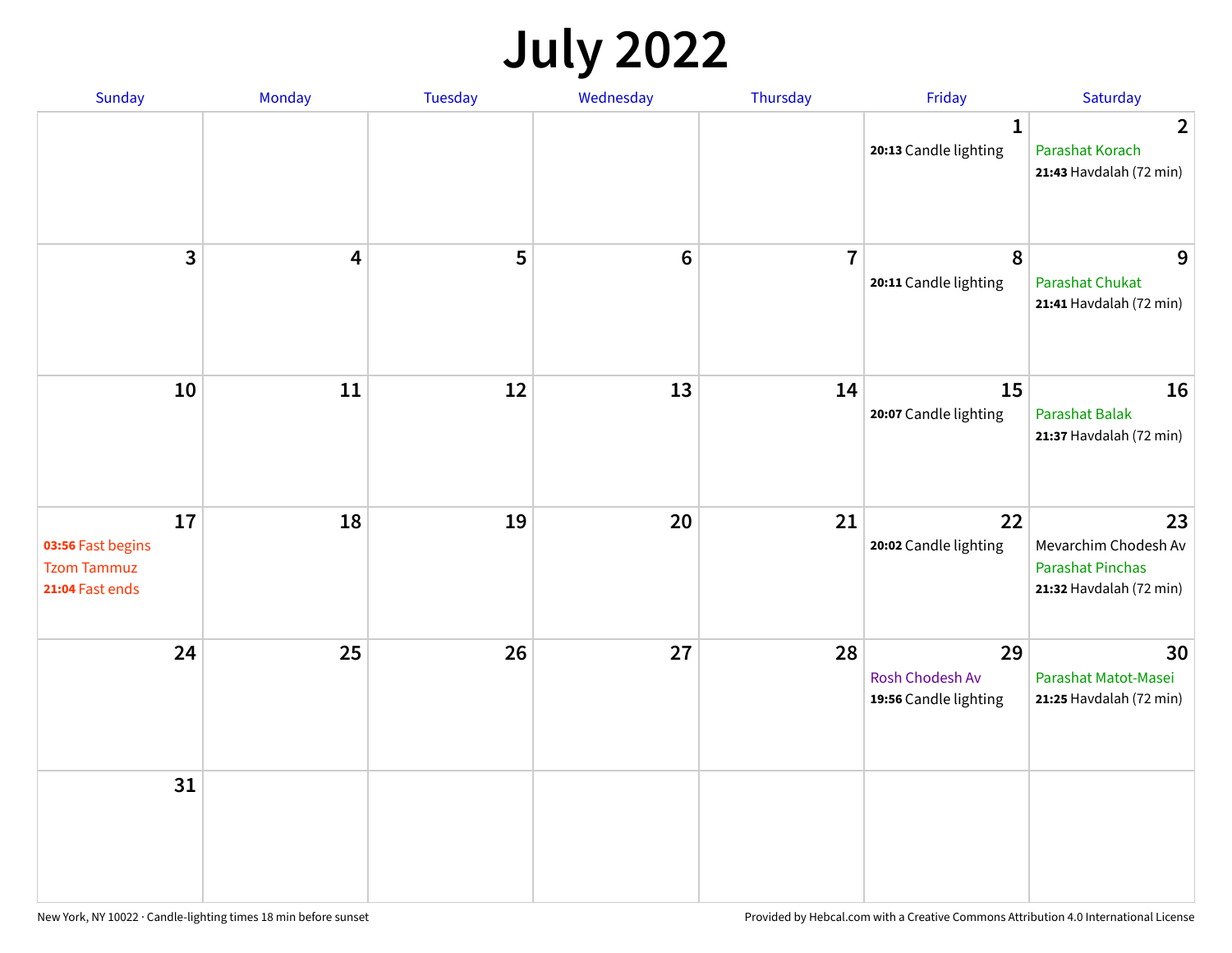# **August 2022**

| Sunday                                                      | Monday       | Tuesday                 | Wednesday | Thursday | Friday                                 | Saturday                                                                                                                         |
|-------------------------------------------------------------|--------------|-------------------------|-----------|----------|----------------------------------------|----------------------------------------------------------------------------------------------------------------------------------|
|                                                             | $\mathbf{1}$ | $\overline{\mathbf{2}}$ | 3         | 4        | 5<br>19:48 Candle lighting             | $6\phantom{1}6$<br><b>Shabbat Chazon</b><br>20:06 Fast begins<br>Erev Tish'a B'Av<br>Parashat Devarim<br>21:18 Havdalah (72 min) |
| $\overline{1}$<br>Tish'a B'Av (observed)<br>20:41 Fast ends | 8            | 9                       | 10        | 11       | 12<br>Tu B'Av<br>19:39 Candle lighting | 13<br><b>Shabbat Nachamu</b><br>Parashat Vaetchanan<br>21:09 Havdalah (72 min)                                                   |
| 14                                                          | 15           | 16                      | 17        | 18       | 19<br>19:30 Candle lighting            | 20<br>Mevarchim Chodesh Elul<br><b>Parashat Eikev</b><br>20:59 Havdalah (72 min)                                                 |
| 21                                                          | 22           | 23                      | 24        | 25       | 26<br>19:19 Candle lighting            | 27<br><b>Rosh Chodesh Elul</b><br>Parashat Re'eh<br>20:48 Havdalah (72 min)                                                      |
| 28<br>Rosh Hashana LaBehemot<br>Rosh Chodesh Elul           | 29           | 30                      | 31        |          |                                        |                                                                                                                                  |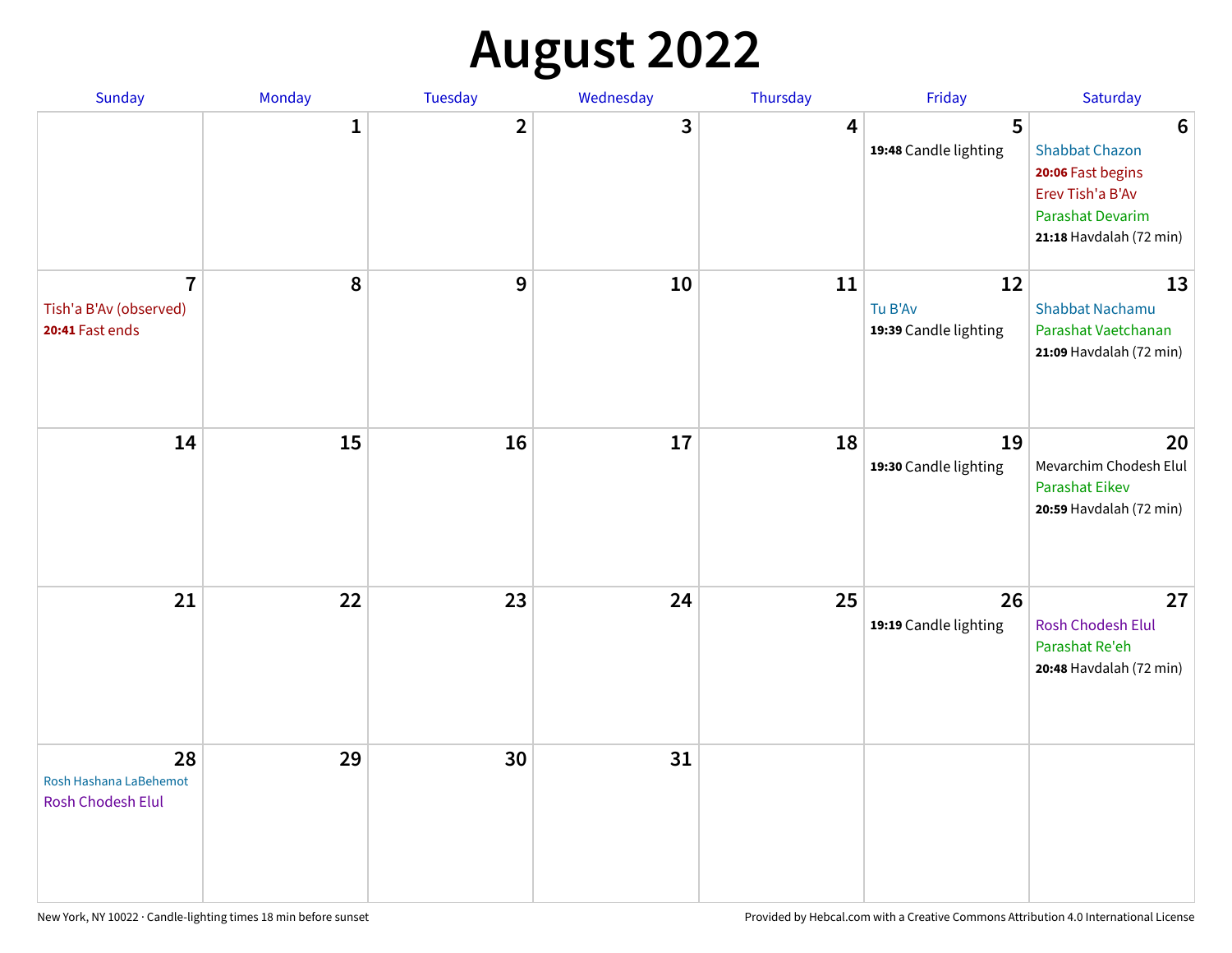## **September 2022**

| Sunday                                           | Monday                                           | Tuesday                                                 | Wednesday                                                          | Thursday | Friday                                  | Saturday                                                           |
|--------------------------------------------------|--------------------------------------------------|---------------------------------------------------------|--------------------------------------------------------------------|----------|-----------------------------------------|--------------------------------------------------------------------|
|                                                  |                                                  |                                                         |                                                                    | 1        | $\overline{2}$<br>19:08 Candle lighting | 3<br><b>Parashat Shoftim</b><br>20:37 Havdalah (72 min)            |
| 4                                                | 5                                                | $6\phantom{1}6$                                         | $\overline{7}$                                                     | 8        | 9<br>18:56 Candle lighting              | 10<br>Parashat Ki Teitzei<br>20:25 Havdalah (72 min)               |
| 11                                               | 12                                               | 13                                                      | 14                                                                 | 15       | 16<br>18:45 Candle lighting             | 17<br>Leil Selichot<br>Parashat Ki Tavo<br>20:13 Havdalah (72 min) |
| 18                                               | 19                                               | 20                                                      | 21                                                                 | 22       | 23<br>18:33 Candle lighting             | 24<br>Parashat Nitzavim<br>20:02 Havdalah (72 min)                 |
| 25<br>Erev Rosh Hashana<br>18:29 Candle lighting | 26<br>Rosh Hashana 5783<br>19:58 Candle lighting | 27<br><b>Rosh Hashana II</b><br>19:57 Havdalah (72 min) | 28<br>05:28 Fast begins<br><b>Tzom Gedaliah</b><br>19:16 Fast ends | 29       | 30<br>18:21 Candle lighting             |                                                                    |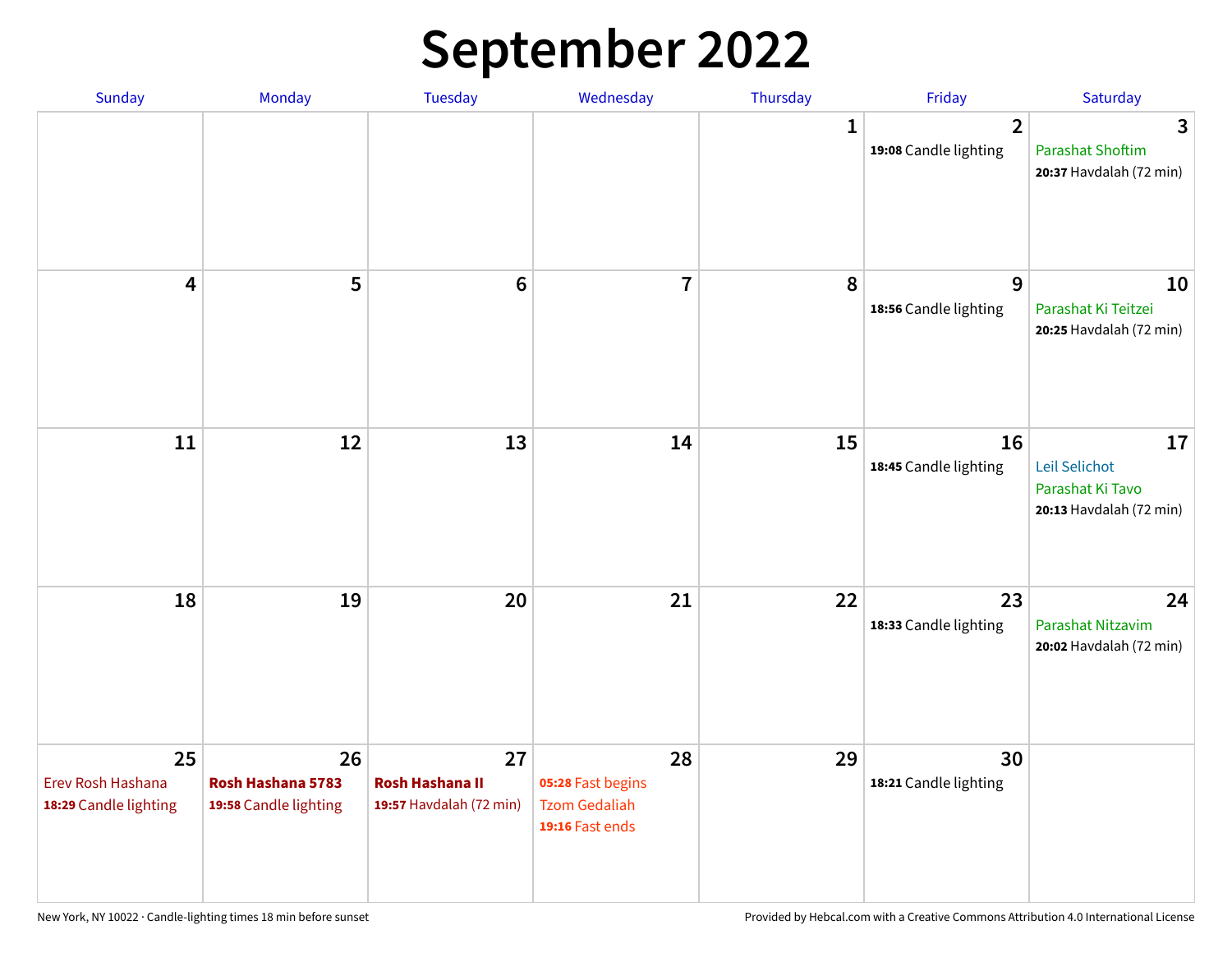## **October 2022**

| Sunday                                                   | Monday                                               | <b>Tuesday</b>                                        | Wednesday                                         | Thursday               | Friday                                         | Saturday                                                                         |
|----------------------------------------------------------|------------------------------------------------------|-------------------------------------------------------|---------------------------------------------------|------------------------|------------------------------------------------|----------------------------------------------------------------------------------|
|                                                          |                                                      |                                                       |                                                   |                        |                                                | 1<br><b>Shabbat Shuva</b><br>Parashat Vayeilech<br>19:50 Havdalah (72 min)       |
| $\overline{2}$                                           | $\overline{\mathbf{3}}$                              | 4<br><b>Erev Yom Kippur</b><br>18:14 Candle lighting  | 5<br><b>Yom Kippur</b><br>19:43 Havdalah (72 min) | $6\phantom{1}6$        | $\overline{7}$<br>18:10 Candle lighting        | 8<br>Parashat Ha'Azinu<br>19:38 Havdalah (72 min)                                |
| 9<br><b>Erev Sukkot</b><br>18:06 Candle lighting         | 10<br><b>Sukkot I</b><br>19:35 Candle lighting       | 11<br><b>Sukkot II</b><br>19:34 Havdalah (72 min)     | 12<br>Sukkot III (CH"M)                           | 13<br>Sukkot IV (CH"M) | 14<br>Sukkot V (CH"M)<br>17:58 Candle lighting | 15<br>Sukkot VI (CH"M)<br>19:27 Havdalah (72 min)                                |
| 16<br>Sukkot VII (Hoshana Raba)<br>17:55 Candle lighting | 17<br><b>Shmini Atzeret</b><br>19:24 Candle lighting | 18<br><b>Simchat Torah</b><br>19:23 Havdalah (72 min) | 19                                                | 20                     | 21<br>17:48 Candle lighting                    | 22<br>Mevarchim Chodesh Cheshvan<br>Parashat Bereshit<br>19:17 Havdalah (72 min) |
| 23                                                       | 24                                                   | 25<br>Rosh Chodesh Cheshvan                           | 26<br>Rosh Chodesh Cheshvan                       | 27                     | 28<br>17:39 Candle lighting                    | 29<br><b>Parashat Noach</b><br>19:08 Havdalah (72 min)                           |
| 30                                                       | 31                                                   |                                                       |                                                   |                        |                                                |                                                                                  |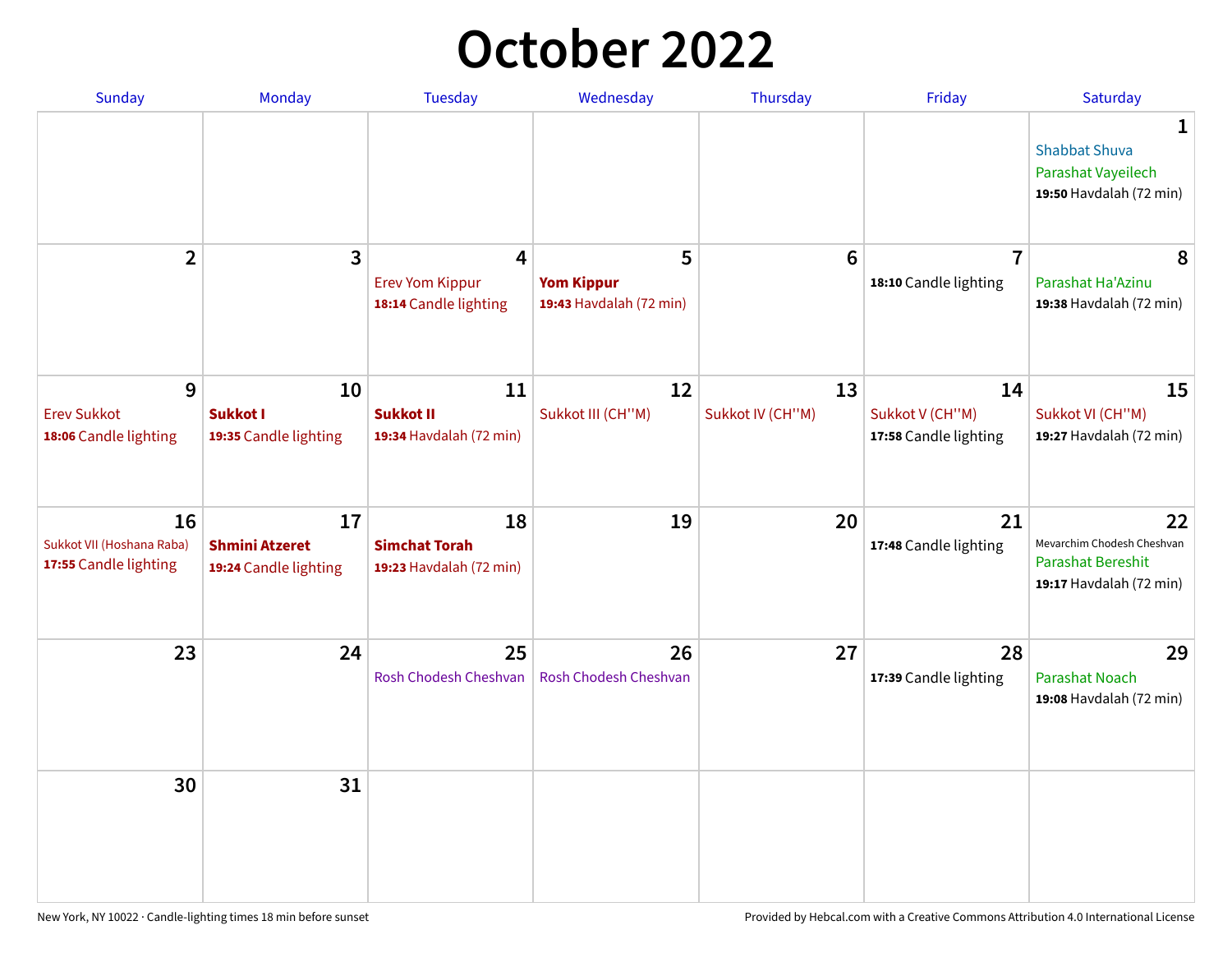#### **November 2022**

| Sunday         | Monday         | Tuesday                             | Wednesday      | Thursday                  | Friday                                             | Saturday                                                                          |
|----------------|----------------|-------------------------------------|----------------|---------------------------|----------------------------------------------------|-----------------------------------------------------------------------------------|
|                |                | 1<br>Yom HaAliyah School Observance | $\overline{2}$ | $\overline{\mathbf{3}}$   | 4<br>17:30 Candle lighting                         | 5<br>Parashat Lech-Lecha<br>18:59 Havdalah (72 min)                               |
| $6\phantom{a}$ | $\overline{7}$ | 8                                   | 9              | 10                        | ${\bf 11}$<br>16:23 Candle lighting                | 12<br>Parashat Vayera<br>17:52 Havdalah (72 min)                                  |
| 13             | 14             | 15                                  | 16             | 17                        | 18<br>16:17 Candle lighting                        | 19<br>Mevarchim Chodesh Kislev<br>Parashat Chayei Sara<br>17:47 Havdalah (72 min) |
| 20             | 21             | 22                                  | 23<br>Sigd     | 24<br>Rosh Chodesh Kislev | 25<br>Rosh Chodesh Kislev<br>16:13 Candle lighting | 26<br><b>Parashat Toldot</b><br>17:43 Havdalah (72 min)                           |
| 27             | 28             | 29                                  | 30             |                           |                                                    |                                                                                   |